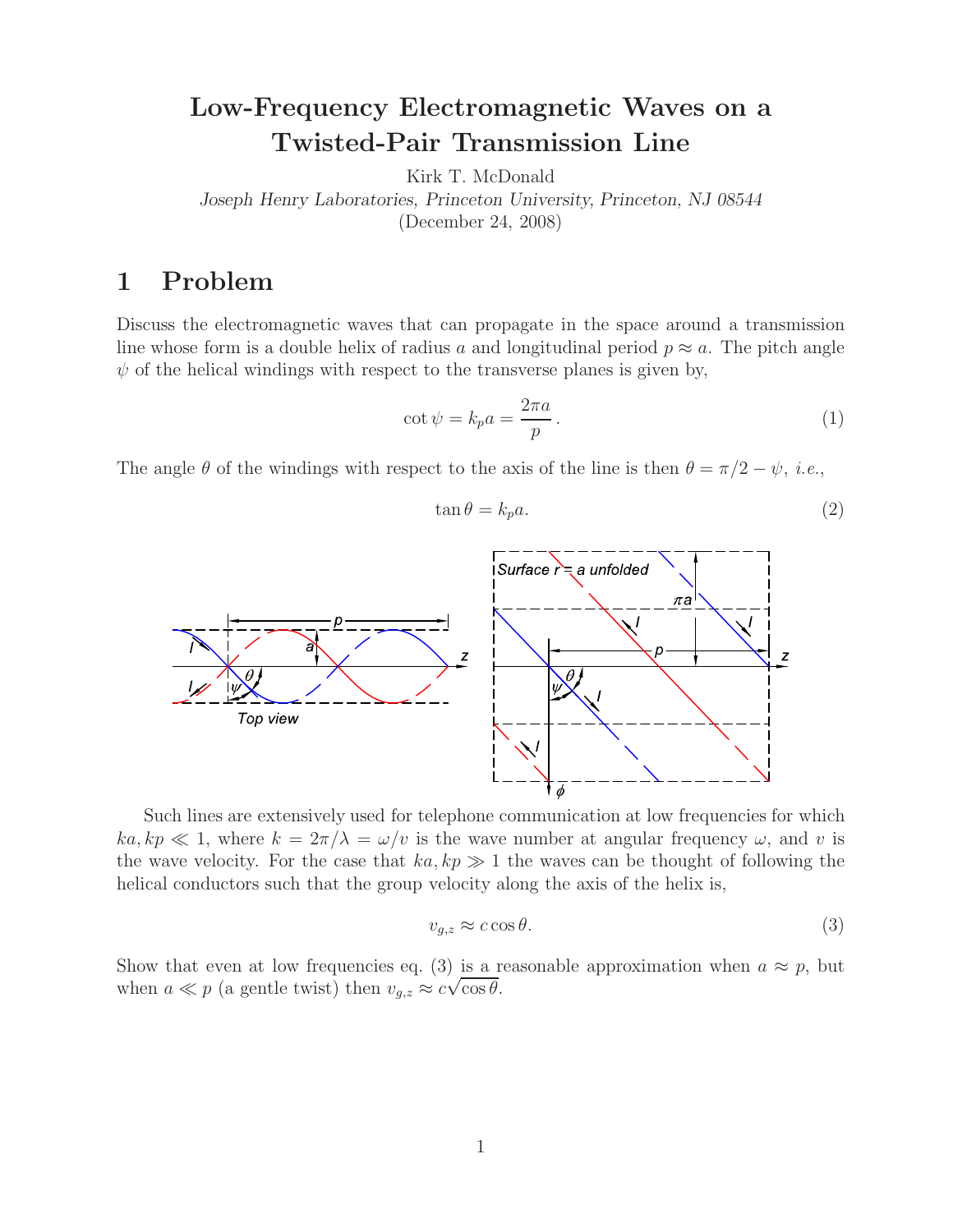### **2 Solution**

Despite the common use of twisted-pair transmission lines, this problem seems little discussed in the literature. In the case of two-dimensional conductors there exist transverse electromagnetic (TEM) waves of the form  $e^{i(kz-\omega t)}$  times the (transverse) static electric and magnetic field patterns. However, TEM waves will not propagate along a twisted pair of wires, whose structure is three-dimensional.

Waves on a single helical conductor have been discussed in the context of traveling-wave amplifiers in the "sheath" approximation [1, 2], where only the part of the waves that are independent of azimuth are analyzed. A fairly general discussions of waves on twisted-pair conductors for  $ka \approx kp \approx 1$  has been given in [3], again in the context of traveling-wave amplifiers. $1,2$ 

Here, we emphasize the low-frequency behavior, when  $ka$ ,  $kp \ll 1$ .

#### **2.1 General Form of the Fields in Cylindrical Coordinates**

We use a cylindrical coordinate system  $(r, \phi, z)$  whose axis is that of the transmission line. We ignore the insulation typically found on the wires of a twisted-pair line, and assume that the space outside the wires is vacuum.

The electromagnetic fields **E** and **B** with time dependence  $e^{-i\omega t}$  satisfy the vector Helmholtz equation,

$$
(\nabla^2 + k_f^2)\mathbf{E}, \mathbf{B} = 0,
$$
\n(4)

outside the wires, where,

$$
k_f = \frac{\omega}{c} = \frac{2\pi}{\lambda_f}.
$$
\n<sup>(5)</sup>

However, in cylindrical coordinates only their z-components satisfy the scalar Helmholtz equation,

$$
(\nabla^2 + k_f^2) E_z, B_z = 0.
$$
 (6)

We look for wavefunctions for  $E_z$  and  $B_z$  that propagate in the z-direction with the form,

$$
f_m(r) e^{-im\phi} e^{i(k_m z - \omega t)}, \tag{7}
$$

where m is an integer. The (right-handed) helical conductor rotates by  $\phi = k_p z = 2\pi z/p$  as  $z$  increases, so we expect the wavefunction  $(7)$  to include this symmetry via a phase factor  $e^{-im(\phi-k_pz)}$  such that the waveform rotates as it advances. The z-dependent part of this phase contributes to the wave number  $k_m$ , which takes the form,<sup>3</sup>

$$
k_m = k_0(\omega) + mk_p. \tag{8}
$$

<sup>&</sup>lt;sup>1</sup>See [4] for the case of cross-wound helices.

<sup>&</sup>lt;sup>2</sup>The magnetic fields of twisted pairs have been discussed in  $[5, 6, 7, 8]$ . Twisted-pair structures with large currents are used as undulators to generate energetic photon beams at particle accelerators (see, for example, [9]).

<sup>&</sup>lt;sup>3</sup>The present case contrasts with that of so-called Bessel beams of order *m* (see, for example, the Appendix of  $[10]$ ) where the drive currents are limited to a small region in *z*, rather than being periodic in *z*, such that  $k_m = k_0$  for any index *m*.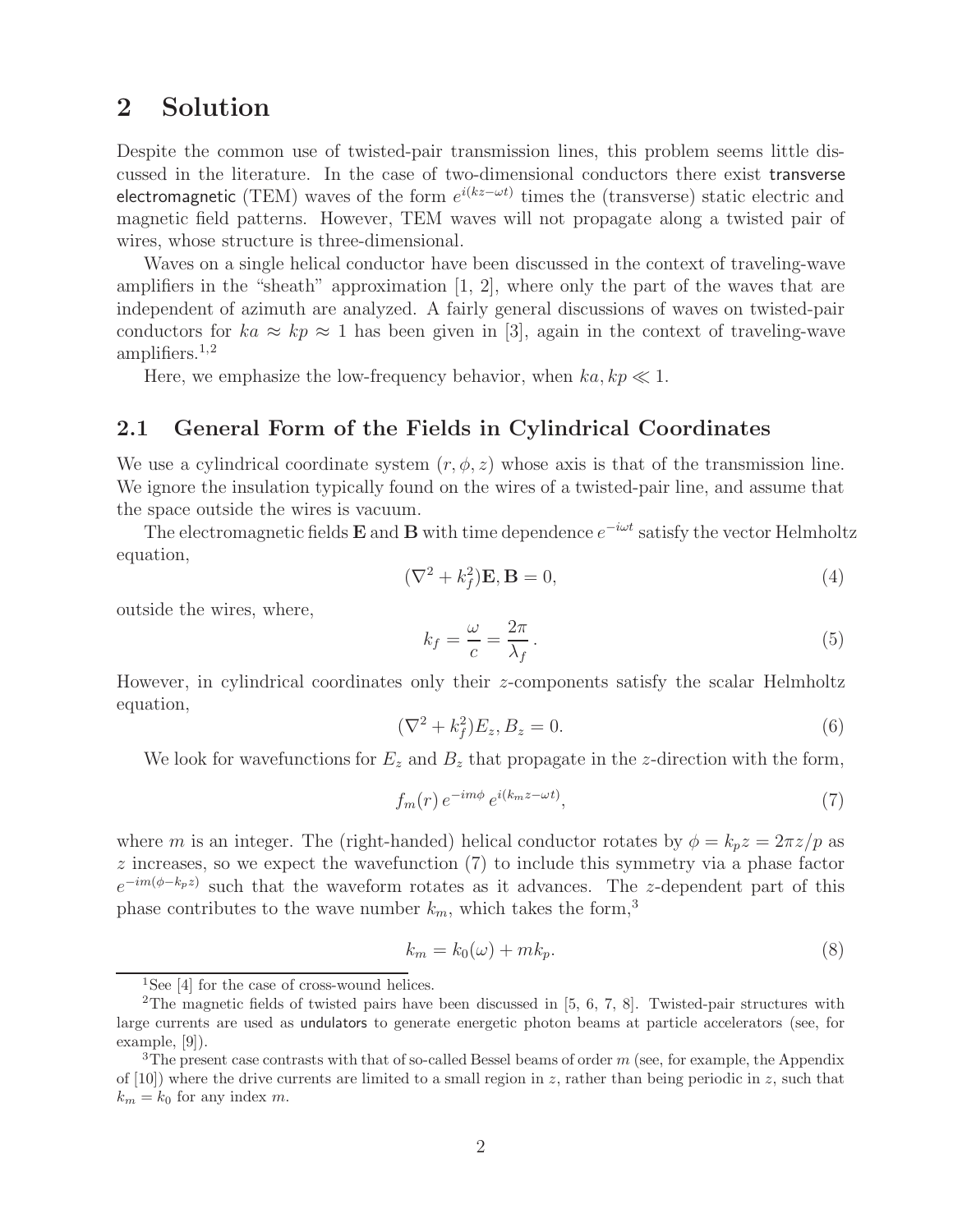We are mainly interested in waves that propagate in the  $+z$  direction, for which the index m must be non-negative at low frequencies where  $0 < k_0 \ll k_p$ .<sup>4</sup>

The phase  $\varphi_m$  of the wave function (7) is  $\varphi_m = \mathbf{k}^{(m)} \cdot \mathbf{x} - \omega t = k_m z - m\phi - \omega t$ , where the wave vector  $\mathbf{k}^{(m)}$  is given by,

$$
\mathbf{k}^{(m)} = \nabla \varphi_m = k_m \,\hat{\mathbf{z}} - \frac{m}{r} \,\hat{\boldsymbol{\phi}}.\tag{9}
$$

The phase velocity  $v_{p,m}$  of a partial wave of index m is,

$$
\mathbf{v}_{p,m} = \frac{\omega}{k^{(m)}} \hat{\mathbf{k}}^{(m)} = \frac{ck_f}{k_m^2 + m^2/r^2} \left( k_m \hat{\mathbf{z}} - \frac{m}{r} \hat{\boldsymbol{\phi}} \right).
$$
 (10)

We expect that  $k_0 \lesssim k_f \ll k_p$  so that  $\mathbf{v}_{p,0} \lesssim c\hat{\mathbf{z}}$ , but for nonzero index m we have that  $k_m \approx m k_p$ , and hence,

$$
\mathbf{v}_{p,m} \approx \frac{ck_f r}{m[1 + (k_p r)^2]} \left( k_p r \hat{\mathbf{z}} - \hat{\boldsymbol{\phi}} \right), \qquad (11)
$$

which is small compared to c at any value of r. The wave vector  $\mathbf{k}^{(m)}$  (and the phase velocity  $\mathbf{v}_{p,m}$ ) make angle  $\theta_k$  to the *z*-axis given by,

$$
\tan \theta_k = -\frac{1}{k_p r} \tag{12}
$$

for any nonzero index m. Note that at  $r = a$  the wave vector is at right angles to the direction of the helical windings, for which  $\tan \theta = k_p a$ .

The group velocity of a partial wave is,<sup>5</sup>

$$
\mathbf{v}_{g,m} = \nabla_{\mathbf{k}^{(m)}} = \frac{\partial \omega}{\partial \mathbf{k}^{(m)}},\tag{13}
$$

whose only nonzero component is,

$$
v_{g,m,z} = \frac{d\omega}{dk_z^{(m)}} = \frac{d\omega}{dk_m} \approx \frac{1}{dk_m/d\omega} = \frac{1}{dk_0/d\omega} = v_{g,0,z} \equiv v_{g,z},\tag{14}
$$

independent of index m. We expect that  $v_{g,z} \lesssim c$  in the low-frequency limit.

Using eqs. (7)-(8) in the Helmholtz equation (6), we see that the radial function  $f_m$  obeys the Bessel equation,

$$
\frac{1}{r}\frac{d}{dr}\left(r\frac{df_m}{dr}\right) - \left(k_m^2 - k_f^2 + \frac{m^2}{r^2}\right)f = 0,\tag{15}
$$

where  $|k_m| \ge k_0 > k_f$ . The solutions to eq. (15) should remain finite at  $r = 0$  and  $\infty$ , so for  $r < a$  we use the modified Bessel function  $I_m(k'_mr)$ , and for  $r > a$  we use  $K_m(k'_mr)$ , where,

$$
k'_m = \sqrt{k_m^2 - k_f^2}.\tag{16}
$$

<sup>&</sup>lt;sup>4</sup>Waves with index *m* negative (both for single helix and double-helix configurations) have their phase and group velocities in opposite directions. An application of such waves is the backward wave oscillator. See, for example, [11].

<sup>&</sup>lt;sup>5</sup>See, for example, sec. 2.1 of  $[12]$ .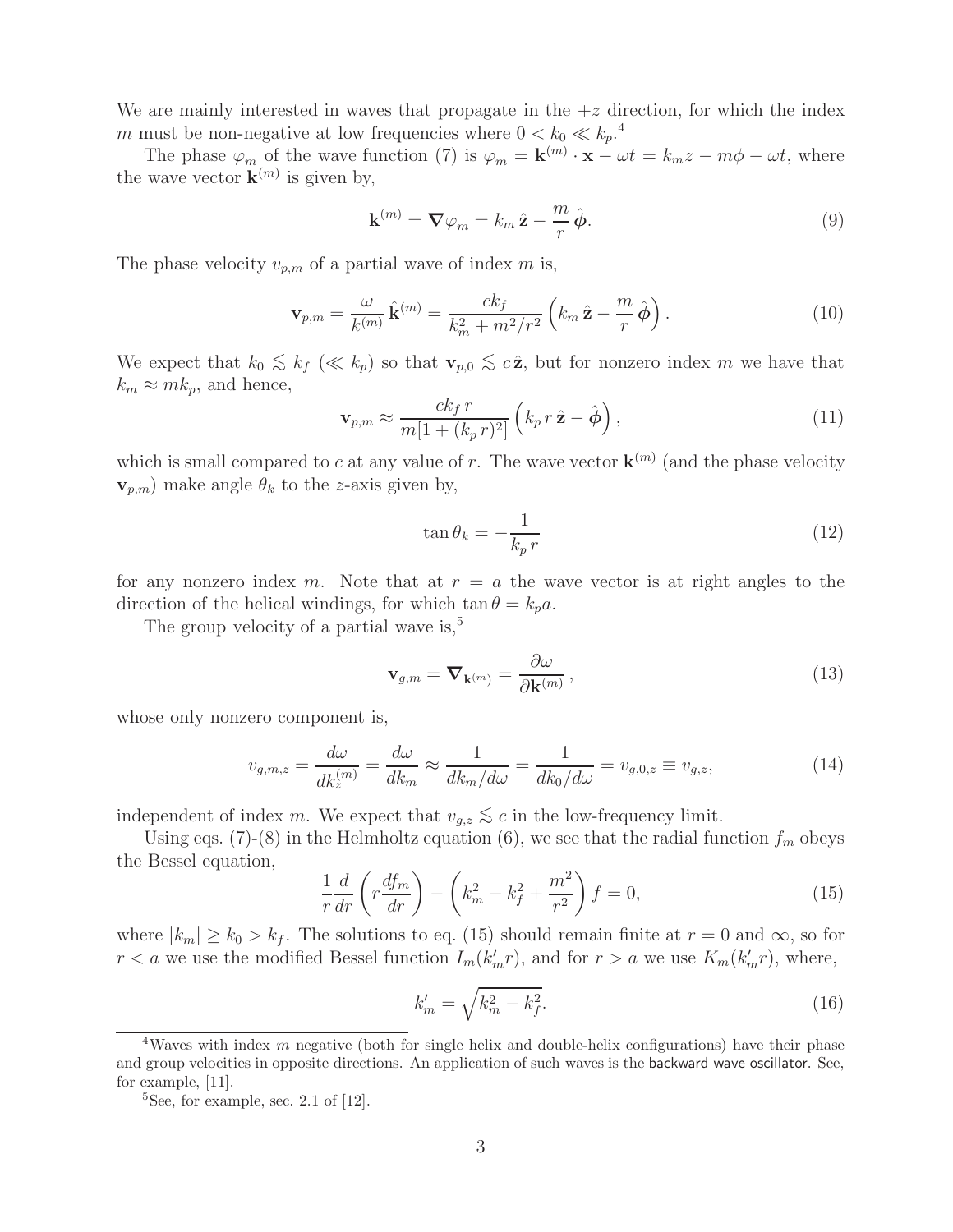That is, the longitudinal components of the electric and magnetic fields outside the wires have the forms,

$$
E_z(r < a) = \sum_m E_m \frac{I_m(k'_m r)}{I_m(k'_m a)} e^{-im\phi} e^{i(k_m z - \omega t)}, \quad E_z(r > a) = \sum_m E_m \frac{K_m(k'_m r)}{K_m(k'_m a)} e^{-im\phi} e^{i(k_m z - \omega t)},\tag{17}
$$

$$
B_z(r < a) = \sum_{m} B_m \frac{I_m(k'_m r)}{I'_m(k'_m a)} e^{-im\phi} e^{i(k_m z - \omega t)}, \quad B_z(r > a) = \sum_{m} B_m \frac{K_m(k'_m r)}{K'_m(k'_m a)} e^{-im\phi} e^{i(k_m z - \omega t)},
$$
\n(18)

where  $B_m$  and  $E_m$  are constants to be determined, and  $I'_m(k'_ma) = dI_m(k'_ma)/dr$ . In eq. (17) we have noted that the Maxwell equation  $\nabla \times \mathbf{E} = ik_f \mathbf{B}$  (in Gaussian units) implies that  $E_z$ (and  $E_{\phi}$ ) is continuous across the surface  $r = a$ . We verify later that the normalization of coefficients  $B_m$  to  $I'_m(k'_ma)$  and  $K'_m(k'_ma)$  insures continuity of the magnetic field component  $B_n$  across this surface as required by the Maywell countion  $\nabla \cdot \mathbf{B} = 0$  $B_r$  across this surface, as required by the Maxwell equation  $\nabla \cdot \mathbf{B} = 0$ .

The waves are driven by the current density **J** in the twisted pair, which we can write as,

$$
\mathbf{J}(\mathbf{x},t) = J(\phi, z, t)\delta(r - a)(\sin\theta \,\hat{\boldsymbol{\phi}} + \cos\theta \,\hat{\mathbf{z}}),\tag{19}
$$

which points along the local direction of the twisted-pair conductors, and is confined to a thin cylinder of radius a. The wavefunction  $J(\phi, z, t)$  must have the same dependence on  $\phi$ , z and t as eqs.  $(17)-(18)$ , namely,

$$
J(\phi, z, t) = \sum_{m} J_m e^{-im\phi} e^{i(k_m z - \omega t)}, \qquad (20)
$$

assuming that the current only flows in the direction of the helical windings.

For a twisted pair, the current at fixed z and azimuth  $\phi + \pi$  is opposite to that at azimuth  $\phi$ , which implies that  $J_m$  is nonzero only for odd m

In the case of a pair of wires of small diameter, the expansion (20) has contributions from all odd integers m. We will make a simplifying assumption that only the term  $m = 1$  is important, which corresponds to replacing the helical wires by a pair of helical wire bundles, each of which extends over  $\Delta \phi = \pi$ , such that the current in the bundles at fixed z varies as  $\cos \phi$ . If the peak current in each wire is I, then,

$$
J(\phi, z, t) = \frac{I}{2a \cos \theta} e^{-i\phi} e^{i(k_1 z - \omega t)},
$$
\n(21)

$$
E_z(r < a) = E_1 \frac{I_1(k_1' r)}{I_1(k_1' a)} e^{-i\phi} e^{i(k_1 z - \omega t)}, \quad E_z(r > a) = E_1 \frac{K_1(k_1' r)}{K_1(k_1' a)} e^{-i\phi} e^{i(k_1 z - \omega t)},\tag{22}
$$

and

$$
B_z(r < a) = B_1 \frac{I_1(k'_1 r)}{I'_1(k'_1 a)} e^{-i\phi} e^{i(k_1 z - \omega t)}, \quad B_z(r > a) = B_1 \frac{K_1(k'_1 r)}{K'_1(k'_1 a)} e^{-i\phi} e^{i(k_1 z - \omega t)}.
$$
 (23)

To deduce the other field components from the forms  $(17)-(18)$  it is useful to note that the electromagnetic fields can also be derived from from electric and magnetic Hertz vectors  $\mathbf{Z}_E$  and  $\mathbf{Z}_M$  (also called polarization potentials; see, for example, sec. 1.11 and chap. 6 of [13]),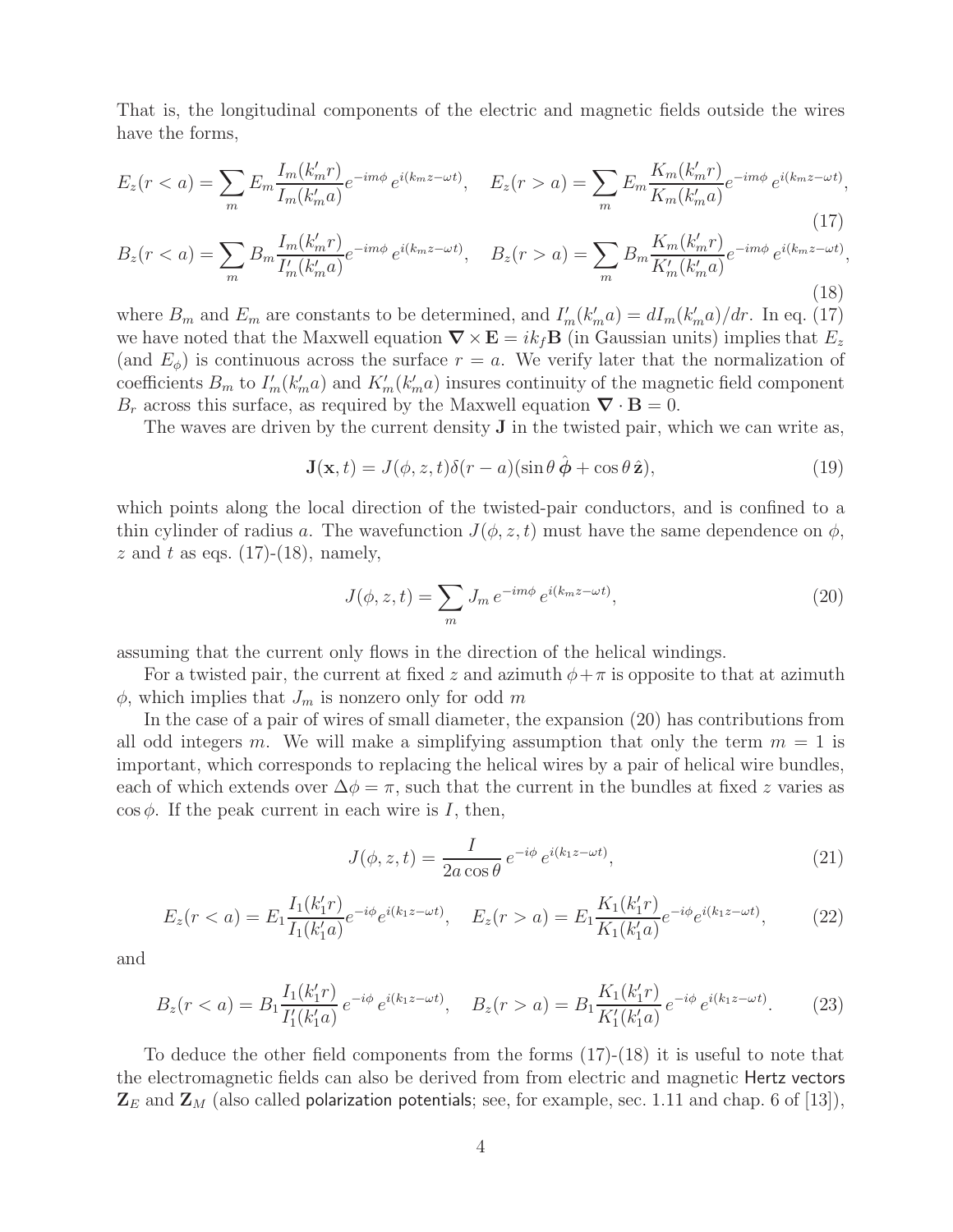each of which has only a z-component. These Hertz scalars, which we call  $Z_E$  and  $Z_M$ , obey the scalar Helmholtz equation,  $(\nabla^2 + k_f^2)Z_E, Z_M = 0$ , outside the wires. Thus, the Hertz<br>scalars also have the forms (22) (23) and we will write that scalars also have the forms  $(22)-(23)$ , and we will verify that,

$$
Z_E = -\frac{E_z}{k_1^2}, \qquad Z_M = -\frac{B_z}{k_1^2}.
$$
\n(24)

The scalar and vector potentials V and **A** are related to the Hertz vectors according to,

$$
V = -\nabla \cdot \mathbf{Z}_E, \qquad \mathbf{A} = \frac{1}{c} \frac{\partial \mathbf{Z}_E}{\partial t} + \nabla \times \mathbf{Z}_M,
$$
 (25)

and hence the electric and magnetic fields **E** and **H** are given by,

$$
\mathbf{E} = \nabla(\nabla \cdot \mathbf{Z}_E) - \frac{1}{c^2} \frac{\partial^2 \mathbf{Z}_E}{\partial t^2} - \frac{1}{c} \nabla \times \frac{\partial \mathbf{Z}_M}{\partial t}, \qquad \mathbf{B} = \frac{1}{c} \nabla \times \frac{\partial \mathbf{Z}_E}{\partial t} + \nabla \times (\nabla \times \mathbf{Z}_M). \tag{26}
$$

The components of the electromagnetic fields in cylindrical coordinates in terms of the Hertz scalars  $Z_E$  and  $Z_M$  are (see sec. 6.1 of [13] with  $u^1 = r$ ,  $u^2 = \phi$ ,  $h_1 = 1$  and  $h_2 = r$ ),

$$
E_r = \frac{\partial^2 Z_E}{\partial r \partial z} - \frac{1}{cr} \frac{\partial^2 Z_M}{\partial \phi \partial t}, \qquad (27)
$$

$$
E_{\phi} = \frac{1}{r} \frac{\partial^2 Z_E}{\partial \phi \partial z} + \frac{1}{c} \frac{\partial^2 Z_M}{\partial r \partial t},
$$
\n(28)

$$
E_z = -\frac{1}{r} \left[ \frac{\partial}{\partial r} \left( r \frac{\partial Z_E}{\partial r} \right) + \frac{\partial}{\partial \phi} \left( \frac{1}{r} \frac{\partial Z_E}{\partial \phi} \right) \right],
$$
(29)

$$
B_r = \frac{\partial^2 Z_M}{\partial r \partial z} + \frac{1}{cr} \frac{\partial^2 Z_E}{\partial \phi \partial t}, \qquad (30)
$$

$$
B_{\phi} = \frac{1}{r} \frac{\partial^2 Z_M}{\partial \phi \partial z} - \frac{1}{c} \frac{\partial^2 Z_E}{\partial r \partial t},\tag{31}
$$

$$
B_z = -\frac{1}{r} \left[ \frac{\partial}{\partial r} \left( r \frac{\partial Z_M}{\partial r} \right) + \frac{\partial}{\partial \phi} \left( \frac{1}{r} \frac{\partial Z_M}{\partial \phi} \right) \right]. \tag{32}
$$

*For what it's worth, the fields associated with*  $Z_E$  *are* transverse magnetic *(TM), while those* associated with  $Z_M$  are transverse electric *(TE)*.

To use the forms  $(22)-(23)$  in eqs.  $(27)-(32)$ , we note that,

$$
I'_{m}(k'_{m}r) = k'_{m}I_{m-1} - \frac{mI_{m}}{r} = k'_{m}I_{m+1} + \frac{mI_{m}}{r}, \qquad \frac{1}{r}\frac{d[rI'_{m}(k'_{m}r)]}{dr} = \left(k'_{m}^{2} + \frac{m^{2}}{r}\right)I_{m},
$$
(33)  

$$
I'_{m}(k'_{m}) = k'K - \frac{mK_{m}}{r} = k'_{m}I_{m+1} + \frac{mI_{m}}{r}, \qquad \frac{1}{r}\frac{d[rK'_{m}(k'_{m}r)]}{dr} = \left(k'_{m}^{2} + \frac{m^{2}}{r}\right)I_{m},
$$

$$
K'_{m}(k'_{m}r) = -k'_{m}K_{m-1} - \frac{mK_{m}}{r} = -k'_{m}K_{m+1} + \frac{mK_{m}}{r}, \quad \frac{1}{r}\frac{d[rK'_{m}(k'_{m}r)]}{dr} = \left(k'_{m}^{2} + \frac{m^{2}}{r}\right)K_{m},\tag{34}
$$

so that for  $r < a$  the field components are,

$$
E_r = -\frac{1}{k_1^2} \left[ i k_1 E_1 \frac{I_1'(k_1' r)}{I_1(k_1' a)} + \frac{k_f}{r} B_1 \frac{I_1(k_1' r)}{I_1'(k_1' a)} \right] e^{-i\phi} e^{i(k_1 z - \omega t)}, \tag{35}
$$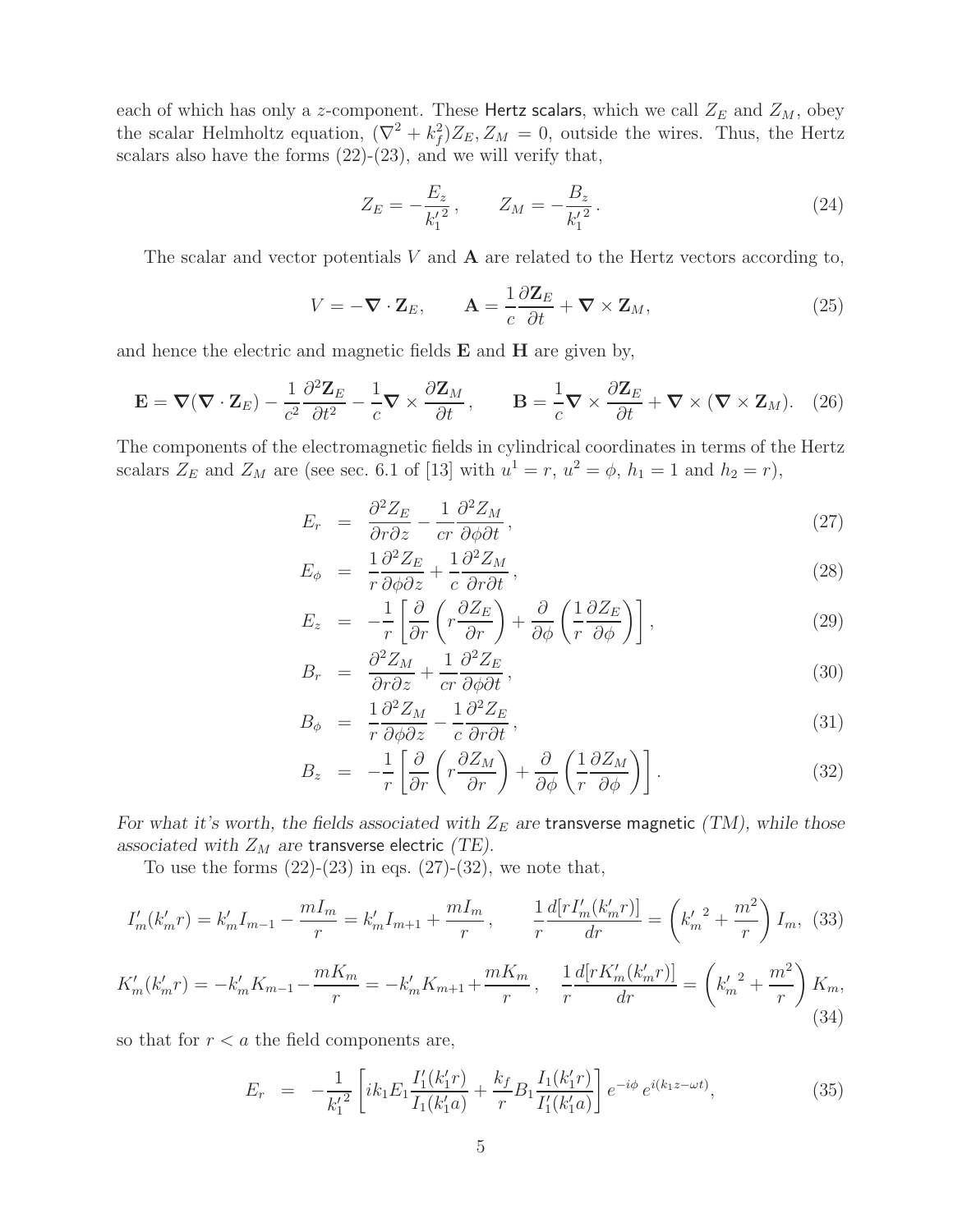$$
E_{\phi} = -\frac{1}{k_1^{\prime 2}} \left[ \frac{k_1}{r} E_1 \frac{I_1(k_1^{\prime}r)}{I_1(k_1^{\prime}a)} - ik_f B_1 \frac{I_1^{\prime}(k_1^{\prime}r)}{I_1^{\prime}(k_1^{\prime}a)} \right] e^{-i\phi} e^{i(k_1 z - \omega t)}, \tag{36}
$$

$$
E_z = -k_1'^2 Z_E = E_1 \frac{I_1(k_1' r)}{I_1(k_1' a)} e^{-i\phi} e^{i(k_1 z - \omega t)},
$$
\n(37)

$$
B_r = \frac{1}{k_1^2} \left[ \frac{k_f}{r} E_1 \frac{I_1(k_1' r)}{I_1(k_1' a)} - ik_1 B_1 \frac{I_1'(k_1' r)}{I_1'(k_1' a)} \right] e^{-i\phi} e^{i(k_1 z - \omega t)}, \tag{38}
$$

$$
B_{\phi} = -\frac{1}{k_1^{\prime 2}} \left[ i k_f E_1 \frac{I_1'(k_1' r)}{I_1(k_1' a)} + \frac{k_1}{r} B_1 \frac{I_1(k_1' r)}{I_1'(k_1' a)} \right] e^{-i\phi} e^{i(k_1 z - \omega t)}, \tag{39}
$$

$$
B_z = -k_1'^2 Z_M = B_1 \frac{I_1(k_1' r)}{I_1'(k_1' a)} e^{-i\phi} e^{i(k_1 z - \omega t)}, \tag{40}
$$

and for  $r > a$  we have the forms (35)-(40) with the substitution  $I_1 \rightarrow K_1$ .

We now see that the continuity of  $E_{\phi}$  and  $B_r$  across the surface  $r = a$ , as previously mentioned, is satisfied by the above forms.

### 2.2 Determination of  $k_0$  and the Group and Signal Velocities

The current in the helical windings is assumed to flow only at angle  $\theta$  with respect to the z-axis, so that for good conductors the conductivity of the "wires" is "infinite" in this direction, and zero in the perpendicular directions. Hence, the electric field on the surface of the cylinder  $r = a$  must be perpendicular to the direction of the current, *i.e.*,

$$
E_{\phi}(r=a) = -\cot\theta E_z(r=a),\tag{41}
$$

and hence,

$$
(k_1'^2 a \cot \theta - k_1) E_1 + ik_f a B_1 = 0.
$$
 (42)

Also, the tangential component of the magnetic field in the direction of the current must be continuous at  $r = a$ , which implies that,

$$
B_z(r = a_-) + \tan \theta B_{\phi}(r = a_-) = B_z(r = a_+) + \tan \theta B_{\phi}(r = a_+), \tag{43}
$$

and hence,

$$
ik_f a I'_1(k'_1 a) K'_1(k'_1 a) E_1 + \left(k'_1{}^2 a \cot \theta - k_1\right) I_1(k'_1 a) K_1(k'_1 a) B_1 = 0. \tag{44}
$$

For the simultaneous linear equations (42) and (44) to be consistent, the determinant of the coefficient matrix must vanish, *i.e.*,

$$
\left(k_1^{'2}a\cot\theta - k_1\right)^2 = -(k_f a)^2 \frac{I_1'(k_1' a) K_1'(k_1' a)}{I_1(k_1' a) K_1(k_1' a)}.
$$
\n(45)

This determines  $k_0$  (and therefore  $k_1$  and  $k'_1$ ) in terms of a, p and  $k_f$ .<br>We restrict our attention to low frequencies such that  $k_0 \ll 1$ .

We restrict our attention to low frequencies such that  $k_f a \ll 1$ . In the limit that  $k_f$  and  $k_0$  vanish, then  $k_1 = k'_1 = k_p$  and  $k_p^2 a \cot \theta - k_p = 0$ , recalling that  $\cot \theta = 1/k_p a$ , so that *eq.* (45) is satisfied. For small  $k_f$  and  $k_0$  we approximate,

$$
k_1 = k_p + k_0 \approx k_p \left( 1 + \frac{k_0}{k_p} \right), \qquad k_1^{\prime \, 2} = k_1^2 - k_f^2 \approx k_p^2 \left( 1 + 2 \frac{k_0}{k_p} - \frac{k_f^2}{k_p^2} \right), \tag{46}
$$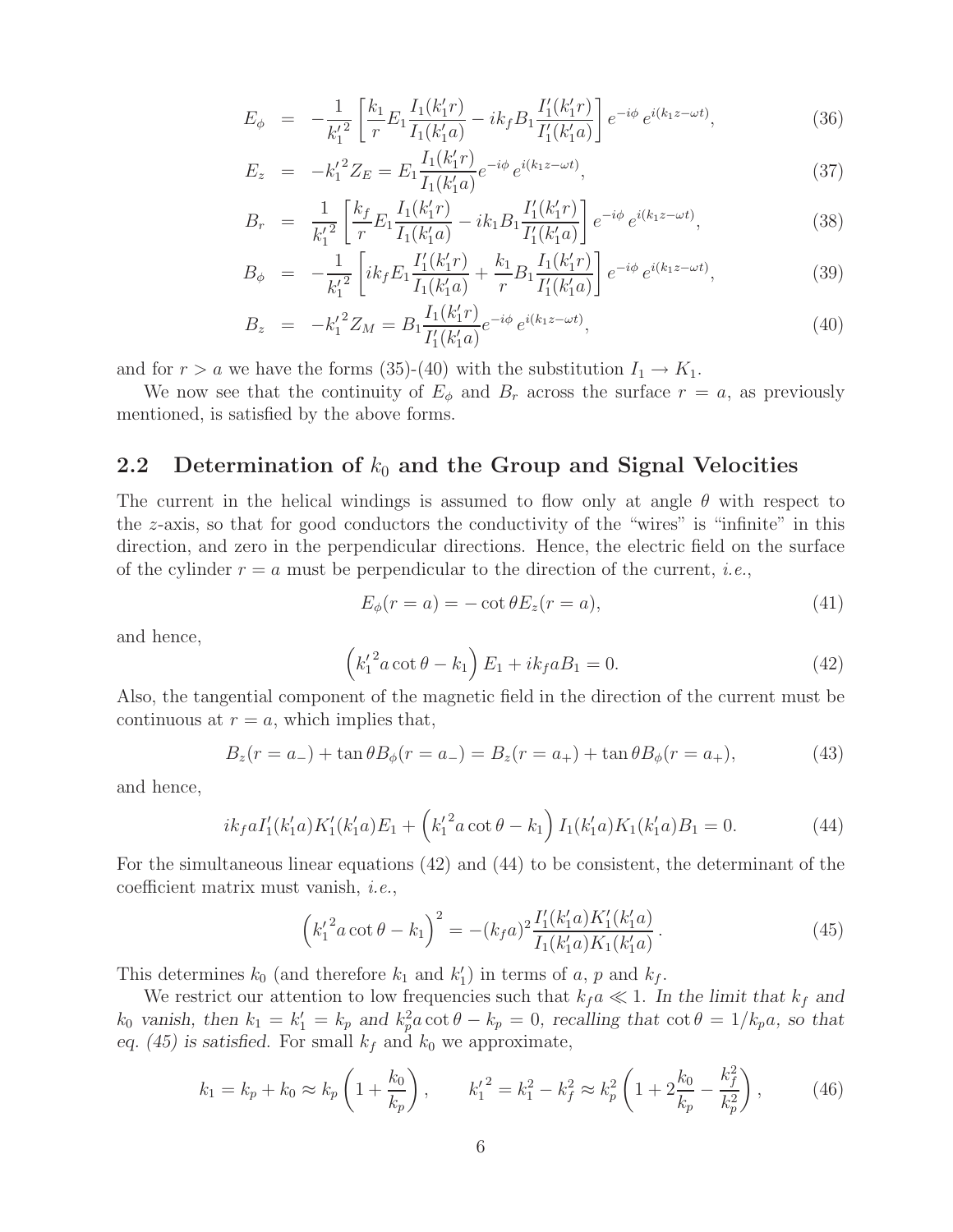so that it suffices to take the arguments of the Bessel functions as  $k_p a$ . Using these in eq. (45) and recalling eqs. (33)-(34), we find,

$$
\left(k_0 - \frac{k_f^2}{k_p}\right)^2 \approx k_0^2 \approx -(k_f a)^2 \frac{I_1'(k_p a) K_1'(k_p a)}{I_1(k_p a) K_1(k_p a)} = k_f^2 C^2(k_p a),\tag{47}
$$

where the constant  $C$  defined by,

$$
C^{2}(k_{p}a) = -a^{2} \frac{I_{1}'(k_{p}a)K_{1}'(k_{p}a)}{I_{1}(k_{p}a)K_{1}(k_{p}a)} = \frac{[k_{p}aI_{0}(k_{p}a) - I_{1}(k_{p}a)][k_{p}aK_{0}(k_{p}a) + K_{1}(k_{p}a)]}{I_{1}(k_{p}a)K_{1}(k_{p}a)}
$$
(48)

is real and positive since  $K'_1$  is negative, as seen in the figure below.



For example, if  $\theta = 45^{\circ}$  then  $k_{p}a = 1$ , and,

$$
C^{2}(1) \approx \frac{[1.2 - 0.55][0.4 + 0.6]}{0.55 \cdot 0.6} \approx 2,
$$
\n(49)

and  $C(1) \approx 1.4$ .

For  $k_pa\ll 1$  (gentle twist) then  $I_0(k_pa)\approx 1+(k_pa)^2/2$ ,  $I_1(k_pa)\approx k_pa/2+(k_pa)^3/8$ , and  $K_1(k_pa) \gg k_paK_0(k_pa)$ , so we have,

$$
C^2(k_pa\ll 1)\approx \frac{k_paI_0(k_pa)}{I_1(k_pa)}-1\approx 1+(k_pa)^2/2\approx \frac{1}{\cos\theta}.
$$
\n
$$
(50)
$$

From eq. (47), the wave number  $k_0$  is,

$$
k_0 \approx C k_f = C \frac{\omega}{c} \,. \tag{51}
$$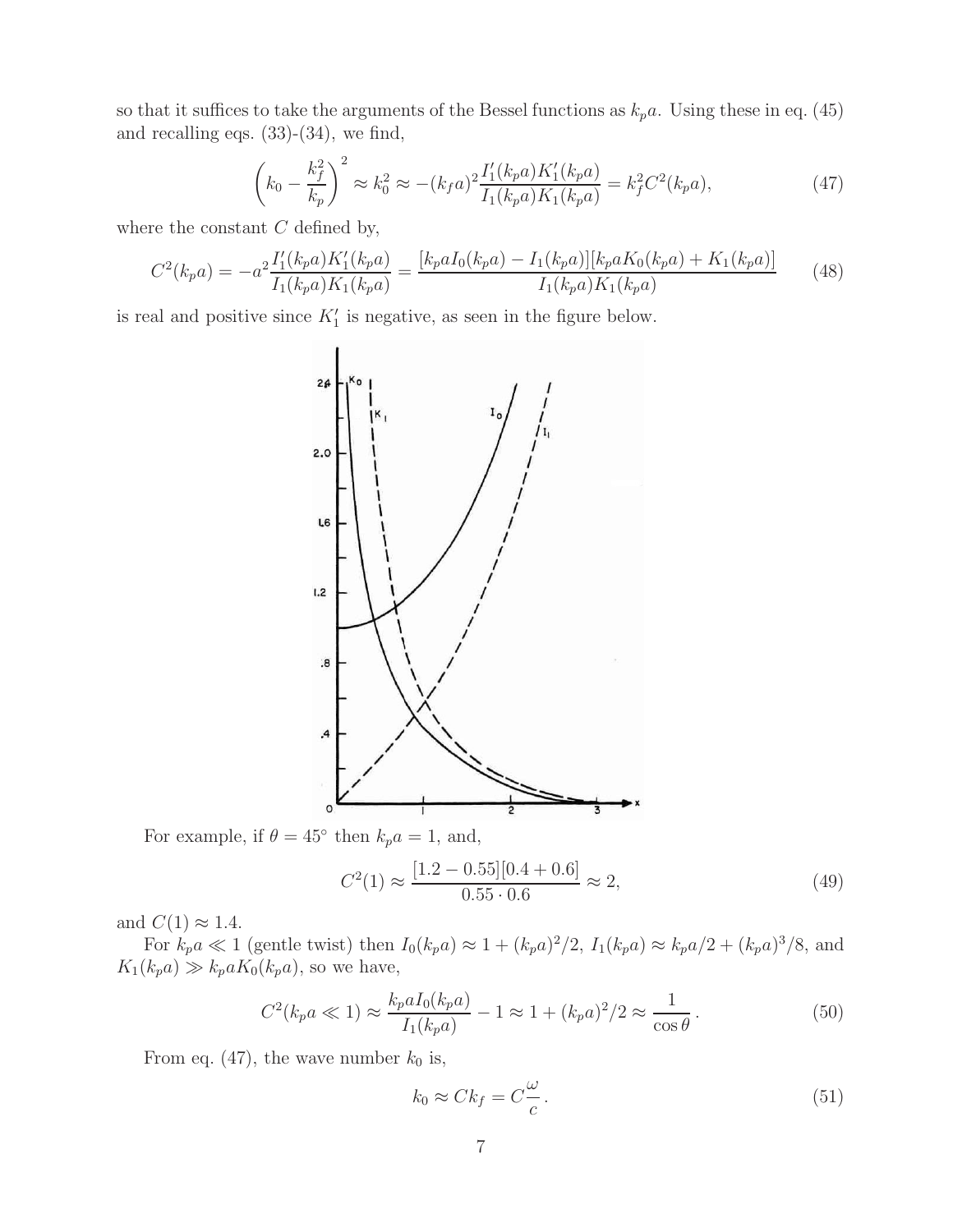Recalling from eqs. (8)-(9) that  $\mathbf{k}^{(1)} \equiv \mathbf{k} = (k_0 + k_p) \hat{\mathbf{z}} - \hat{\phi}/r$ , eq. (51) can be recast as the dispersion relation,

$$
\omega = \omega(\mathbf{k}^{(1)}) \equiv \omega(\mathbf{k}) \approx \frac{c}{C} k_0 = \frac{c}{C} \left( k_z - \frac{k_p r}{r} \right) = \frac{c}{C} (k_z + k_p r k_\phi).
$$
 (52)

Then, the group velocity vector  $(13)$  is,<sup>6</sup>

$$
\mathbf{v}_g = \nabla_{\mathbf{k}} \omega(\mathbf{k}) = \frac{\partial \omega}{\partial k_z} \hat{\mathbf{z}} + \frac{\partial \omega}{\partial k_\phi} \hat{\boldsymbol{\phi}} \approx \frac{c}{C} (\hat{\mathbf{z}} + k_p r \hat{\boldsymbol{\phi}}).
$$
(53)

While the z-component,  $v_{g,z}$  of the group velocity is independent of radius r, the group velocity vector **v**<sub>g</sub> makes angle  $\theta_g$  to the z-axis given by,

$$
\tan \theta_g \approx k_p r. \tag{54}
$$

At very small r the group velocity is essentially parallel to the z-axis, but at large r lines of the group velocity form helices with very small pitch. The magnitude of the group velocity is,

$$
v_g \approx \frac{c}{C} \sqrt{1 + (k_p r)^2},\tag{55}
$$

which exceeds c at large r. However, the signal velocity  $v_s$  is clearly,

$$
v_s = v_{g,z} = \frac{c}{C} < c. \tag{56}
$$

Comparing with eq. (12), we see that the group velocity  $v<sub>q</sub>$  is perpendicular to the phase velocity  $\mathbf{v}_p$ , and that on the surface  $r = a$  the group velocity is along the direction of the helical windings.

For  $\theta = 45^{\circ}$  we find that  $v_{g,z} \approx c/C \approx 0.7c \approx c \cos \theta$  for an uninsulated twistedpair transmission line. This happens to be close to the group velocity of typical insulated, untwisted two-wire transmission lines!

For gently twisted, uninsulated pairs and low frequencies, eqs. (50) and (53) indicate that  $v_{g,z} \approx c\sqrt{\cos\theta}$ .

### 2.3 Characteristic Impedance  $Z_0$  at Low Frequencies

To evaluate the characteristic impedance of the transmission line at low frequencies, we,consider the radial electric field (35) for  $r < a$ , for which we need to know the constants  $B_1$  and  $E_1$ in terms of the (peak) current  $I$  in the windings.

We can relate  $B_1$  to the (peak) current I in the twisted pair via Ampère's law for a small loop of length  $dz$  in the r-z plane that surrounds a short segment of the conductor where the current is maximal,

$$
\frac{4\pi}{c}I_{\text{max, through loop}} = \frac{4\pi}{c} \frac{\pi}{p} I = |B_z(r = a_-) - B_z(r = a_+)| dz
$$
\n
$$
\approx B_1 \left( \frac{I_1(k_p a)}{I'_1(k_p a)} - \frac{K_1(k_p a)}{K'_1(k_p a)} \right) dz.
$$
\n(57)

<sup>&</sup>lt;sup>6</sup>The group velocity vector follows straight lines in homogenous media (see, for example, sec. 2.1 of [12]). Because of the twisted conductors, the present problem is not one of a homogenous medium, and the group velocity vector field need not have straight streamlines.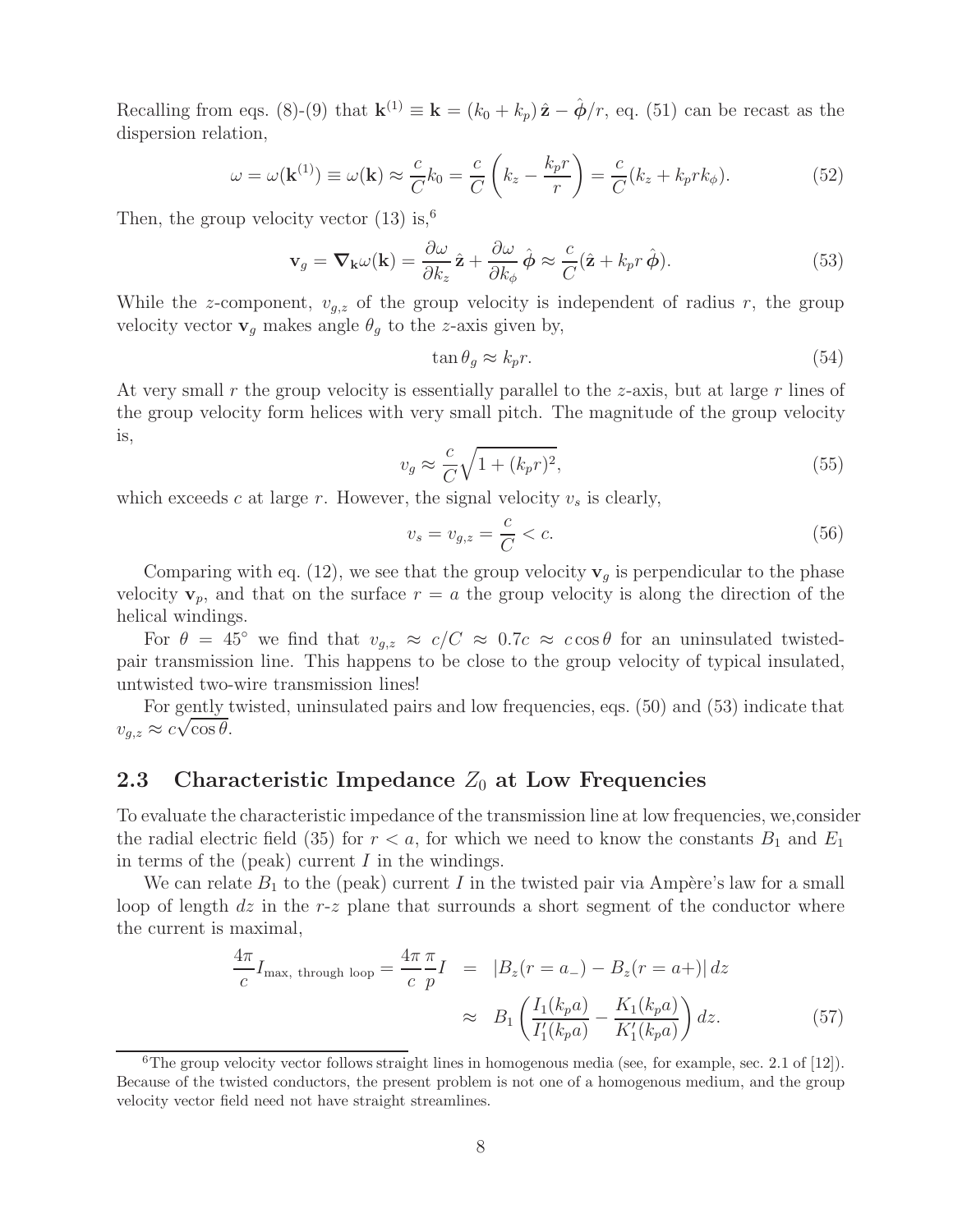That is,

$$
B_1 = \frac{4\pi}{c} \frac{\pi}{p} \frac{-I'_1(k_p a) K'_1(k_p a)}{I'_1(k_p a) K_1(k_p a) - I_1(k_p a) K'_1(k_p a)} I = \frac{4\pi}{c} \frac{k_p}{2a} C^2 D I,\tag{58}
$$

where,

$$
D(k_p a) = \frac{1}{a} \frac{I_1(k_p a) K_1(k_p a)}{I'_1(k_p a) K_1(k_p a) - I_1(k_p a) K'_1(k_p a)}
$$
  
= 
$$
\frac{I_1(k_p a) K_1(k_p a)}{[k_p a I_0(k_p a) - I_1(k_p a)] K_1(k_p a) + I_1(k_p a)[k_p a K_0(k_p a) + K_1(k_p a)]}.
$$
(59)

Then, eqs. (42) and (51) tell us that,

$$
E_1 \approx -\frac{ik_f a}{k_0} B_1 \approx -\frac{ia}{C} B_1 = -\frac{4\pi}{c} \frac{ik_p}{2} CDI.
$$
\n
$$
(60)
$$

From eq. (35) we see that the radial electric field for  $r < a$  is largely due to the term in  $E_1$ since  $k_f \ll k_1$  (at low frequencies). That is,

$$
E_r(r < a) \approx -\frac{i}{k_p} E_1 \frac{I_1'(k_p r)}{I_1(k_p a)} e^{-i\phi} e^{i(k_1 z - \omega t)} = -\frac{4\pi}{c} \frac{CDI}{2} \frac{I_1'(k_p r)}{I_1(k_p a)} e^{-i\phi} e^{i(k_1 z - \omega t)}.\tag{61}
$$

The peak voltage difference between the opposing currents is therefore,

$$
V = 2 \int_0^a |E_r| \, dr \approx \frac{4\pi}{c} CDI = Z_0 I,\tag{62}
$$

where,

$$
Z_0 \approx 377 \, CD \, \Omega. \tag{63}
$$

When  $\theta = 45^{\circ}$ ,

$$
D \approx \frac{0.55 \cdot 0.6}{(1.2 - 0.44) \cdot 0.6 + 0.55 \cdot (0.4 + 0.6)} = 0.35, \tag{64}
$$

so that,

$$
Z_0(\theta = 45^\circ) \approx 377 \cdot 1.4 \cdot 0.35 = 185 \,\Omega. \tag{65}
$$

In practice, the wires of the twisted pair are insulated, which reduces the characteristic impedance to  $\approx 100 \Omega$ .

For gentle twists  $(k_p a \ll 1)$  eq. (59) simplifies to,

$$
D \approx \frac{I_1(k_p a)}{k_p a I_0(k_p a)} \approx \frac{1}{2},\tag{66}
$$

so that, recalling eq. (50),

$$
Z_0(\theta \approx 0) \approx \frac{189}{\sqrt{\cos \theta}} \Omega,\tag{67}
$$

little different from the value at  $\theta = 45^\circ$ .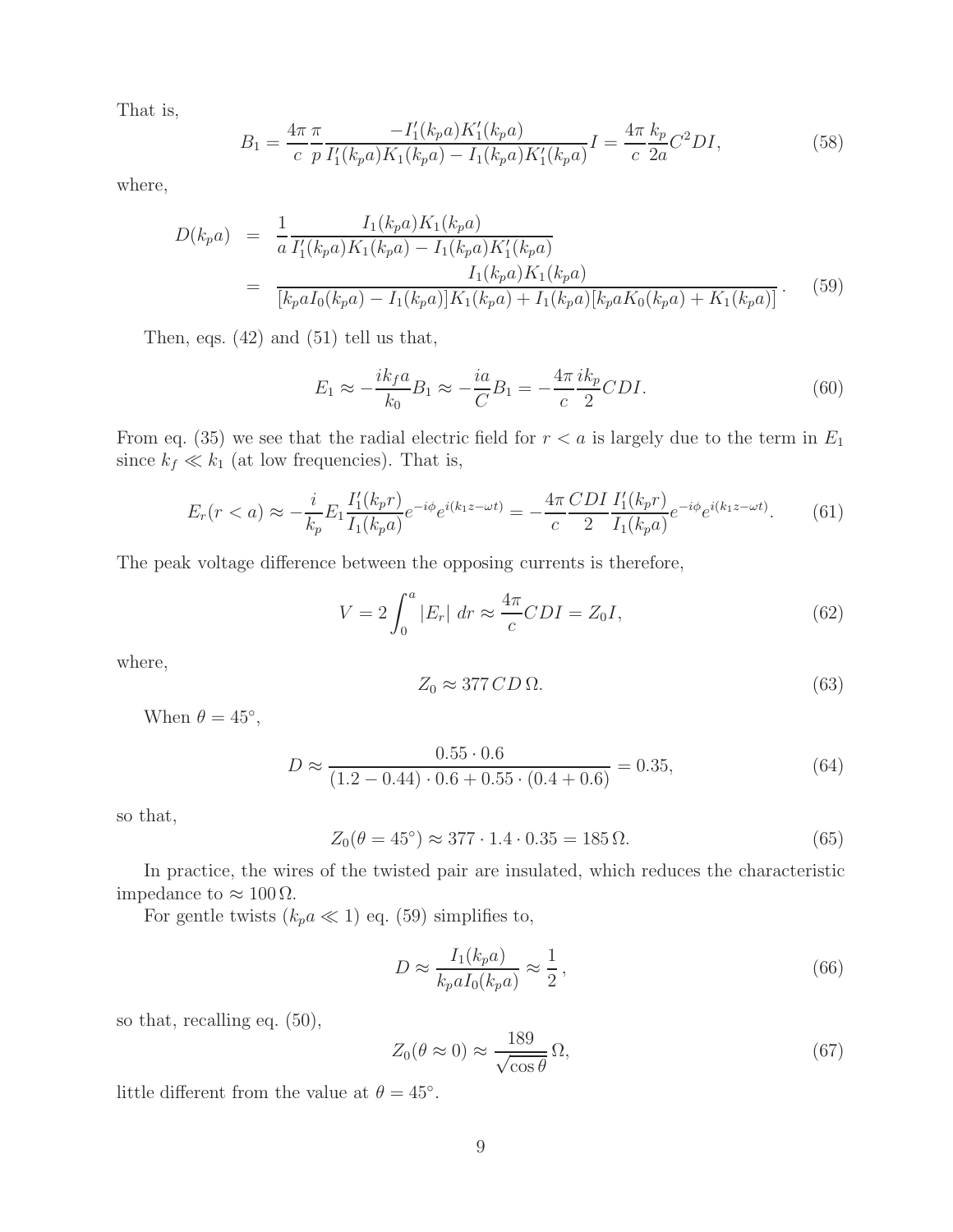#### **2.4 Energy Flux, Momentum and Angular Momentum Density**

At low frequencies where  $k'_1 \approx k_1 \approx k_p \gg k_f$  the electromagnetic fields for  $r < a$  follow<br>from eq. (35) (40) using eqs. (58) and (60) for the constants  $F$  and  $B$  in terms of the pools from eq. (35)-(40) using eqs. (58) and (60) for the constants  $E_1$  and  $B_1$  in terms of the peak current  $I$ ,

$$
E_r \approx -\frac{4\pi}{c} \frac{CDI}{2} \frac{I_1'(k_p r)}{I_1(k_p a)} e^{-i\phi} e^{i(k_p z - \omega t)}, \tag{68}
$$

$$
E_{\phi} \approx \frac{4\pi}{c} \frac{iCDI}{2r} \frac{I_1(k_p r)}{I_1(k_p a)} e^{-i\phi} e^{i(k_p z - \omega t)}, \tag{69}
$$

$$
E_z \approx -\frac{4\pi}{c} \frac{i k_p CDI}{2} \frac{I_1(k_p r)}{I_1(k_p a)} e^{-i\phi} e^{i(k_p z - \omega t)}, \tag{70}
$$

$$
B_r \approx -\frac{4\pi}{c} \frac{iC^2 DI}{2a} \frac{I'_1(k_p r)}{I'_1(k_p a)} e^{-i\phi} e^{i(k_p z - \omega t)}, \tag{71}
$$

$$
B_{\phi} \approx -\frac{4\pi}{c} \frac{C^2 DI}{2ar} \frac{I_1(k_p r)}{I'_1(k_p a)} e^{-i\phi} e^{i(k_p z - \omega t)},\tag{72}
$$

$$
B_z \approx \frac{4\pi}{c} \frac{k_p C^2 DI}{2a} \frac{I_1(k_p r)}{I'_1(k_p a)} e^{-i\phi} e^{i(k_p z - \omega t)}, \tag{73}
$$

and for  $r > a$  we have the forms (68)-(73) with the substitution  $I_1 \rightarrow K_1$ .

The electric field components (68)-(70) have similar strength (in Gaussian units) to the magnetic field components (71)-(73). The latter correspond to the  $m = 1$  term in the series expansions for the quasistatic magnetic fields given in [5]-[8].

The time-average Poynting vector  $\langle S \rangle$  for  $r < a$  at low frequencies is,

$$
\langle \mathbf{S} \rangle = \frac{c}{8\pi} Re(\mathbf{E} \times \mathbf{B}^*) = \frac{c}{8\pi} Re[(E_{\phi} B_z^* - E_z B_{\phi}^*) \hat{\mathbf{r}} + (E_z B_r^* - E_r B_z^*) \hat{\boldsymbol{\phi}} + (E_r B_{\phi}^* - E_{\phi} B_r^*) \hat{\mathbf{z}}]
$$
  
\n
$$
\approx \frac{4\pi}{c} \frac{C^3 D^2 I^2}{4a} \frac{I_1(k_p r) I_1'(k_p r)}{I_1(k_p a) I_1'(k_p a)} \left[ k_p \hat{\boldsymbol{\phi}} + \frac{\hat{\mathbf{z}}}{r} \right],
$$
\n(74)

and that for  $r > a$  is obtained from eq. (74) with the substitution  $I_1 \rightarrow K_1$ .

At low frequencies there is no time-average flow of energy in the radial direction, and hence no radiation is emitted by the transmission line.<sup>7</sup>

The energy-flow/Poynting vector (74) is in the same direction as the group velocity (53), as generally expected.<sup>8</sup> Lines of the Poynting flux  $\langle S \rangle$  on the cylinder of radius r follow helices that make angle,

$$
\theta_g \approx \tan^{-1} k_p r \tag{54}
$$

to the z-axis, such that only at  $r = a$  does the energy flow in a helix whose angle matches that of the windings,  $\theta$ . At small r the (small) energy flows largely parallel to the axis. At large r the angle  $\theta_S$  approaches 90° and the Poynting vector is almost entirely transverse; however because  $K_1(k_p r) \rightarrow 0$  at large r there is very little energy associated with these very tight spirals.

<sup>&</sup>lt;sup>7</sup>Even if we keep the smaller terms in  $E_{\phi}$  and  $B_{\phi}$  of eqs. (36) and (39) there is still no radiation emitted by the transmission line at low frequencies.

<sup>8</sup>See, for example, sec. 2.1 of [12] and references therein.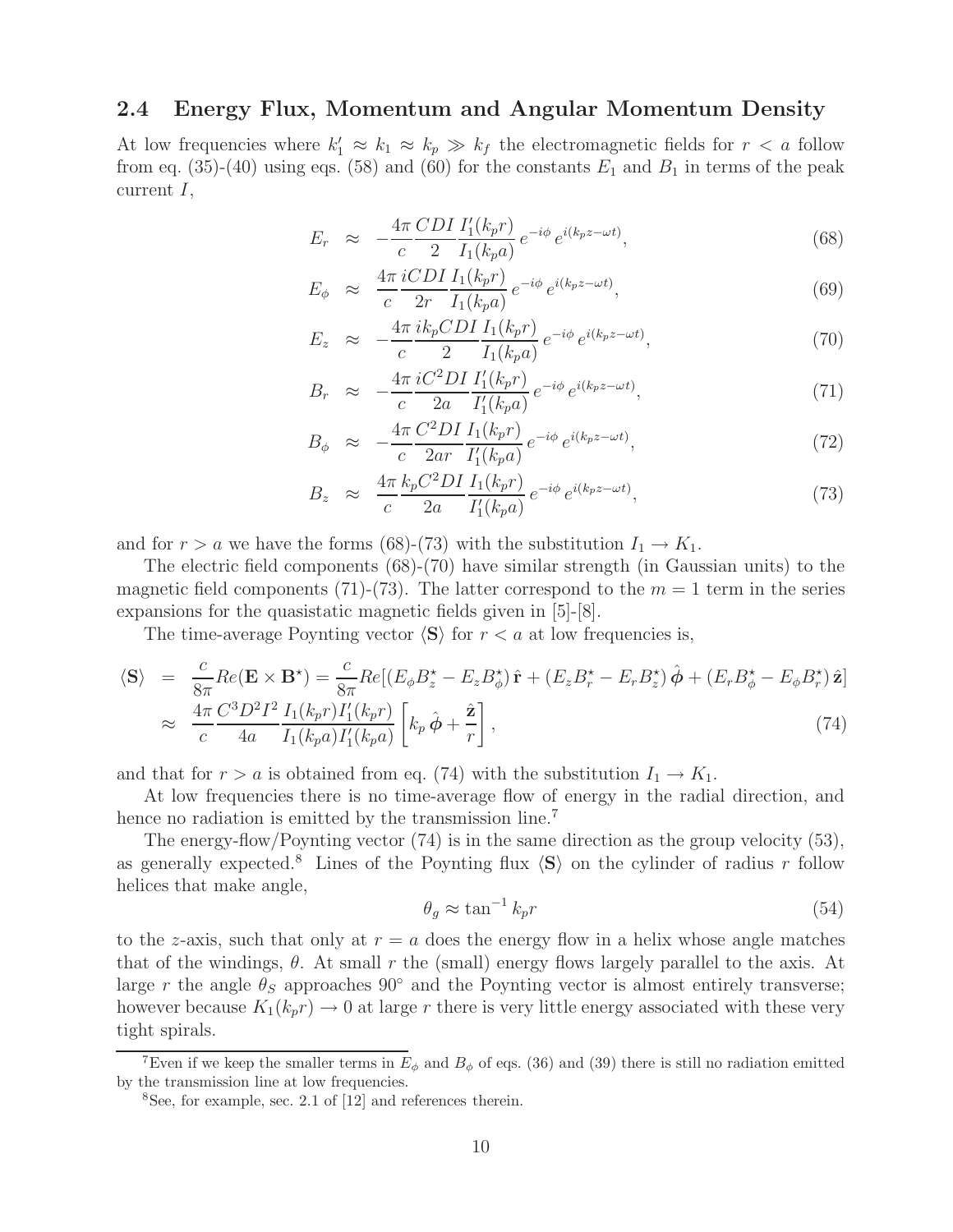The Poynting vector is at right angles to the wave vector (9), whose angle  $\theta_k$  to the z-axis is given by eq. (12).

The Poynting vector plays the dual role of describing energy flux and momentum density, where the latter is given by,

$$
\langle \mathbf{p} \rangle = \frac{\langle \mathbf{S} \rangle}{c^2} \tag{75}
$$

in vacuum. The density **l** of angular momentum in the electromagnetic field is therefore,

$$
\langle \mathbf{l} \rangle = \mathbf{r} \times \langle \mathbf{p} \rangle = \mathbf{r} \times \frac{\langle \mathbf{S} \rangle}{c^2}.
$$
 (76)

On averaging over azimuth  $\phi$  only the z-component of the angular momentum is nonzero,

$$
\langle I \rangle = \frac{4\pi}{c} \frac{C^3 D^2 I^2}{4a} \frac{I_1(k_p r) I_1'(k_p r)}{I_1(k_p a) I_1'(k_p a)} \hat{\mathbf{c}}^2 \hat{\mathbf{z}}.
$$
 (77)

Thus, the electromagnetic waves on a right-handed twisted-pair transmission line carry positive angular momentum. *In a quantum view, the photons of the wave have angular momen* $t$ *um*  $\hbar$  and energy  $\hbar\omega$ . Hence, we expect that  $\langle 1 \rangle = (\langle u \rangle / \omega) \hat{z}$  where  $\langle u \rangle = (|E|^2 + |B|^2)/8\pi$ *is the time-average electromagnetic energy density. However, this relation is not self evident given the description of the waves in terms of Bessel functions.*

## **A Appendix: A Single Wire Helix**

We can compare the twisted-pair transmission line to the case of a single helical wire  $\begin{bmatrix} 1, 2 \end{bmatrix}$ in the "sheath" approximation that the helical current flows at angle  $\psi$  uniformly over the entire cylinder  $r = a$ , such that the current and fields have no azimuthal dependence. Then, instead of eqs. (35)-(40)  $r < a$ , we now have,

$$
E_r = -\frac{ik_1}{k_0'} E_0 \frac{I_0'(k_0' r)}{I_0(k_0' a)} e^{i(k_0 z - \omega t)},
$$
\n(78)

$$
E_{\phi} = \frac{ik_f}{k_0^2} B_0 \frac{I_0'(k_0' r)}{I_0'(k_0' a)} e^{i(k_0 z - \omega t)},\tag{79}
$$

$$
E_z = E_0 \frac{I_0(k'_0 r)}{I_0(k'_0 a)} e^{i(k_0 z - \omega t)},
$$
\n(80)

$$
B_r = -\frac{ik_1}{k_1'^2} B_0 \frac{I'_0(k'_0 r)}{I'_0(k'_0 a)} e^{i(k_0 z - \omega t)},\tag{81}
$$

$$
B_{\phi} = -\frac{ik_f}{k_1'^2} E_0 \frac{I_0'(k_0' r)}{I_0(k_0' a)} e^{i(k_0 z - \omega t)},
$$
\n(82)

$$
B_z = B_0 \frac{I_0(k'_0 r)}{I'_0(k'_0 a)} e^{i(k_0 z - \omega t)},
$$
\n(83)

and for  $r>a$  we have the forms (78)-(83) with the substitution  $I_0 \to K_0$ .

The condition (41) now implies that,

$$
{k'_0}^2 E_0 + ik_f \cot \psi B_0 = 0.
$$
 (84)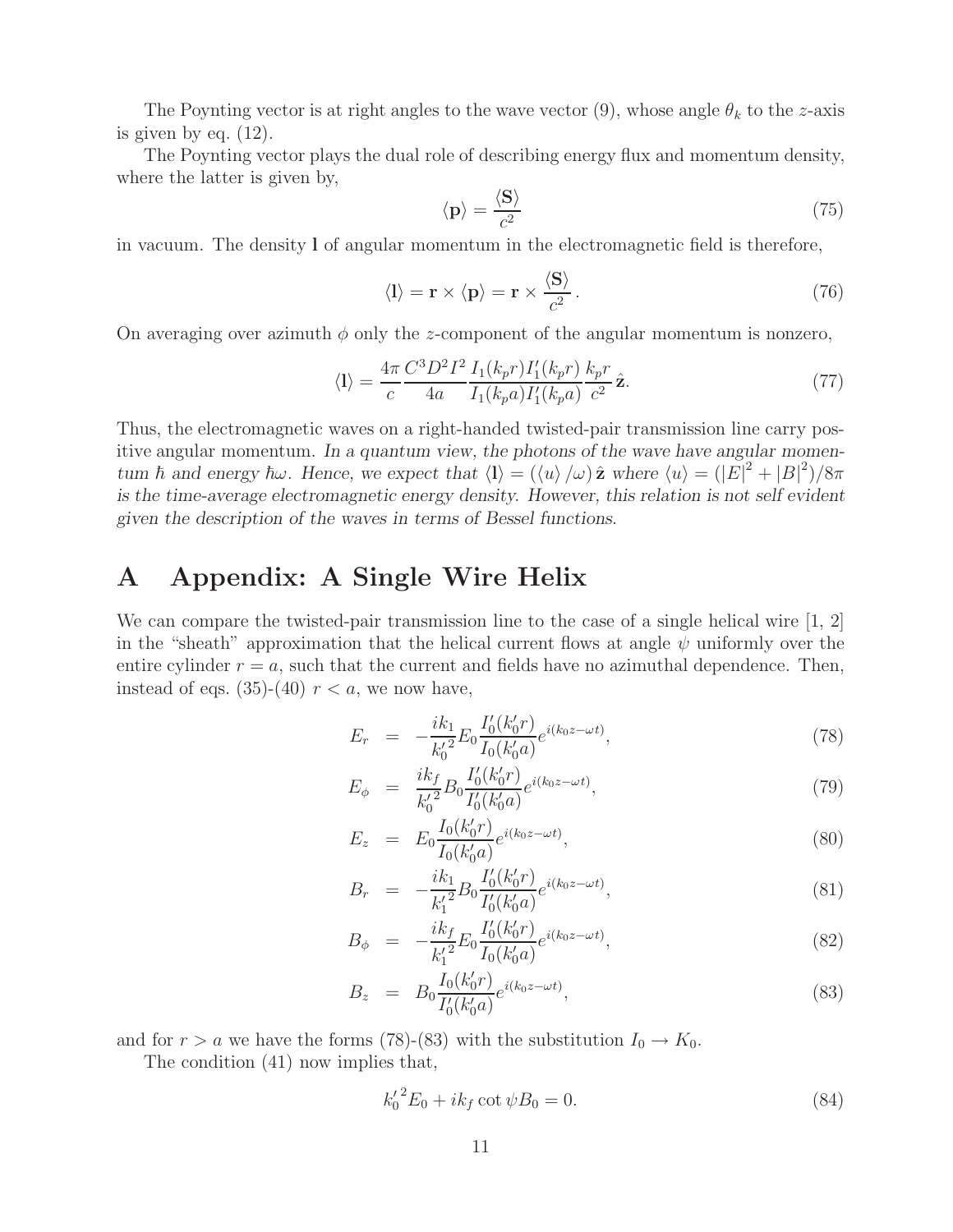Similarly, the condition (43) implies that,

$$
ik_f \cot \psi I_0'(k_0'a) K_0'(k_0'a) E_0 + k_0'^2 I_0(k_0'a) K_0(k_0'a) B_0 = 0.
$$
 (85)

The vanishing of the determinant of the coefficient matrix tells us that,

$$
k_0^{\prime 4} = -k_f^2 \cot^2 \psi \frac{I_0'(k_0' a) K_0'(k_0' a)}{I_0(k_0' a) K_0(k_0' a)} = k_0^{\prime 2} k_f^2 \cot^2 \psi \frac{I_1(k_0' a) K_1(k_0' a)}{I_0(k_0' a) K_0(k_0' a)},
$$
\n(86)

recalling eqs. (33)-(34). That is,

$$
k'_0 \sqrt{\frac{I_0(k'_0 a) K_0(k'_0 a)}{I_1(k'_0 a) K_1(k'_0 a)}} = k_f \cot \psi.
$$
 (87)

At low frequencies such that  $kfa \ll 1$  the factor involving Bessel functions in eq. (87) becomes large, and  $k'_0 \ll k_f$ , as illustrated in the figure below, from [1].



Then,  $k_0 = \sqrt{k_f^2 + k_0'^2} \approx k_f$  so that the phase velocity and group velocity are both very close to c.

### **References**

- [1] J.R. Pierce, *Theory of the Beam-Type Traveling-Wave Tube*, Proc. IRE **35**, 111 (1947), http://kirkmcd.princeton.edu/examples/EM/pierce\_pire\_35\_111\_47.pdf
- [2] L.J. Chu and J.D. Jackson, *Field Theory of Traveling-Wave Tubes*, Proc. IRE **36**, 853 (1948), http://kirkmcd.princeton.edu/examples/EM/chu\_pire\_36\_853\_48.pdf
- [3] S. Sensiper, *Electromagnetic Wave Propagation on Helical Structures*, Proc. I.R.E. **43**, 149 (1955), http://kirkmcd.princeton.edu/examples/EM/sensiper\_pire\_43\_149\_55.pdf
- [4] M. Chodorow and E.L. Chu, *Cross-Wound Twin Helices for Traveling-Wave Tubes*, J. Appl. Phys. **26**, 33 (1955), http://kirkmcd.princeton.edu/examples/EM/chodorow\_jap\_26\_33\_55.pdf
- [5] H. Buchholtz, *Electrische und magnetische Potentialfelder* (Springer, 1957), p. 292.
- [6] A.Y. Alksne, *Magnetic Fields Near Twisted Wires*, IEEE Trans. Space Elec. Tel. **11**, 154 (1964), http://kirkmcd.princeton.edu/examples/EM/alksne\_ieeetset\_11\_154\_64.pdf